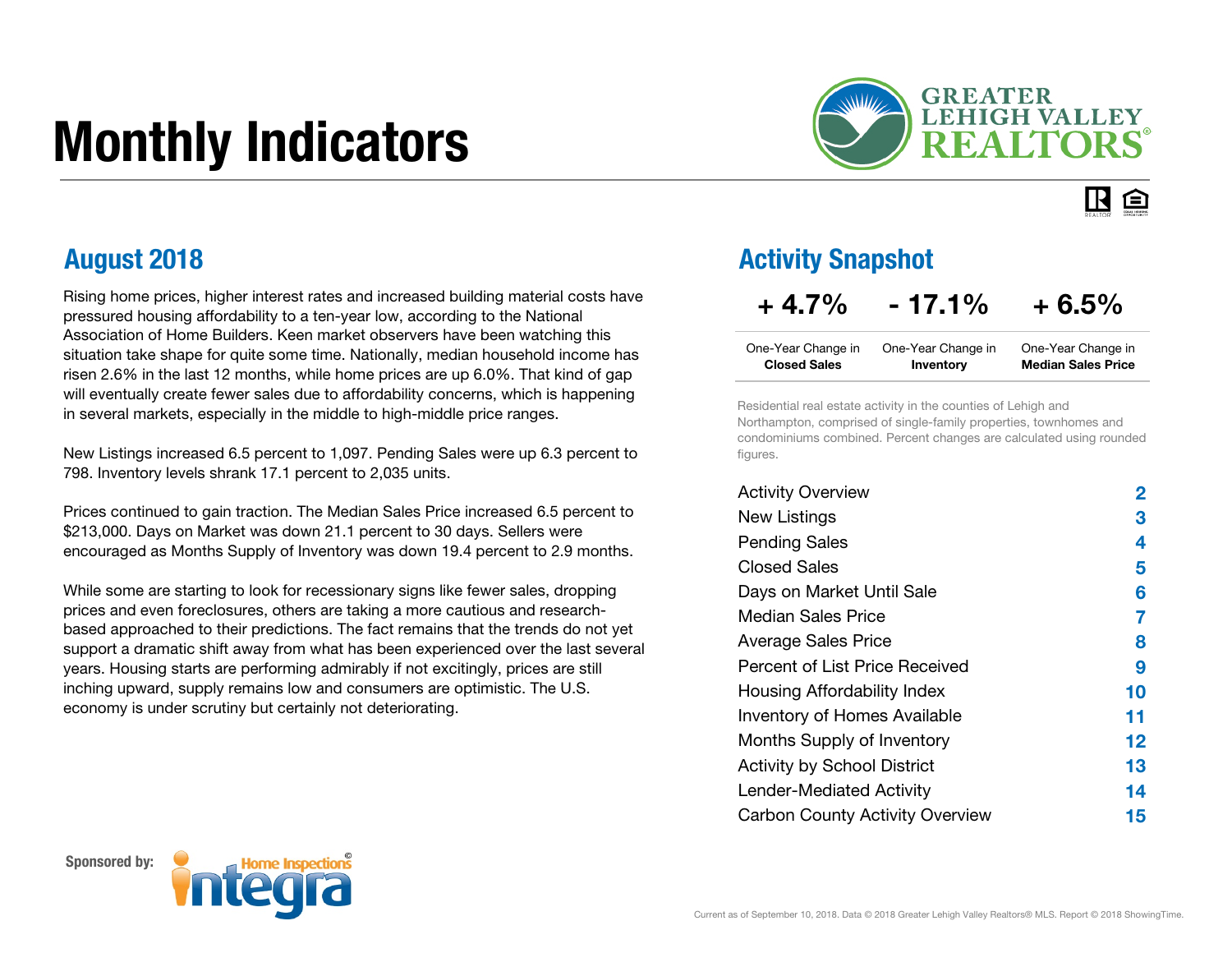### Activity Overview

Key metrics by report month and for year-to-date (YTD) starting from the first of the year.



| <b>Key Metrics</b>                 | <b>Historical Sparkbars</b>          | 8-2017    | 8-2018    | Percent Change from<br><b>Previous Year</b> |           | <b>YTD 2017 YTD 2018</b> | Percent Change from<br><b>Previous Year</b> |
|------------------------------------|--------------------------------------|-----------|-----------|---------------------------------------------|-----------|--------------------------|---------------------------------------------|
| <b>New Listings</b>                | 8-2015<br>8-2016<br>8-2018           | 1,030     | 1,097     | $+6.5%$                                     | 8,512     | 8,290                    | $-2.6%$                                     |
| <b>Pending Sales</b>               | 8-2015<br>8-2016<br>8-2017<br>8-2018 | 751       | 798       | $+6.3%$                                     | 6,044     | 6,142                    | $+1.6%$                                     |
| <b>Closed Sales</b>                | 8-2015<br>8-2018<br>8-2016<br>8-2017 | 866       | 907       | $+4.7%$                                     | 5,639     | 5,584                    | $-1.0%$                                     |
| <b>Days on Market</b>              | 8-2015<br>8-2016<br>8-2017<br>8-2018 | 38        | 30        | $-21.1%$                                    | 50        | 40                       | $-20.0%$                                    |
| <b>Median Sales Price</b>          | 8-2015<br>8-2016<br>8-2017<br>8-2018 | \$200,000 | \$213,000 | $+6.5%$                                     | \$184,900 | \$200,000                | $+8.2%$                                     |
| <b>Average Sales Price</b>         | 8-2015<br>8-2016<br>8-2017<br>8-2018 | \$224,720 | \$240,046 | $+6.8%$                                     | \$214,311 | \$229,978                | $+7.3%$                                     |
| <b>Pct. of List Price Received</b> | 8-2015<br>8-2016<br>8-2018<br>8-2017 | 97.7%     | 98.1%     | $+0.4%$                                     | 97.7%     | 98.3%                    | $+0.6%$                                     |
| <b>Housing Affordability Index</b> | 8-2015<br>8-2016<br>8-2017<br>8-2018 | 167       | 145       | $-13.2%$                                    | 180       | 155                      | $-13.9%$                                    |
| Inventory                          | 8-2015<br>8-2016<br>8-2017<br>8-2018 | 2,454     | 2,035     | $-17.1%$                                    |           |                          |                                             |
| <b>Months Supply</b>               | 8-2015<br>8-2016<br>8-2017<br>8-2018 | 3.6       | 2.9       | $-19.4%$                                    |           |                          |                                             |

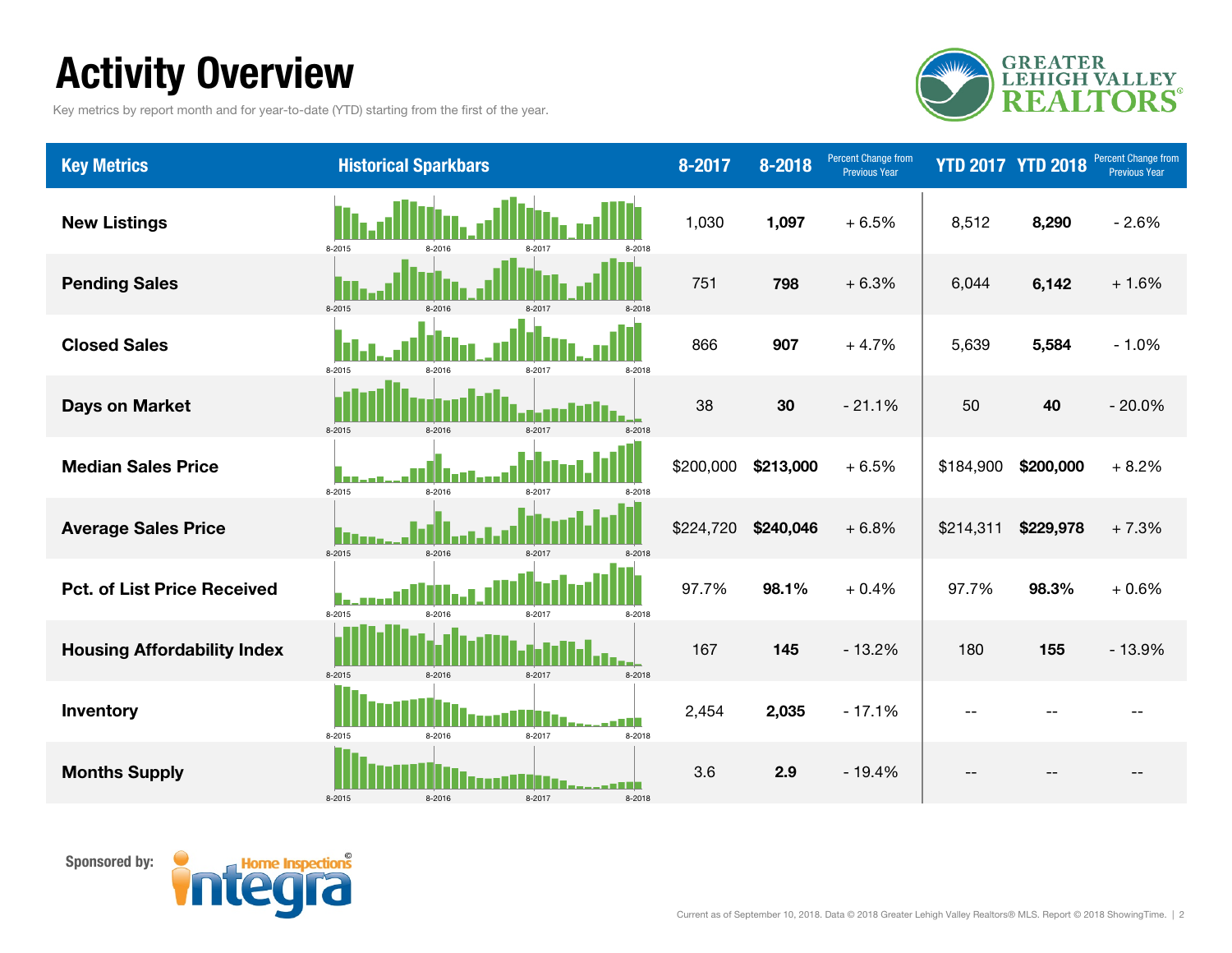### New Listings

A count of the properties that have been newly listed on the market in a given month.





| <b>New Listings</b> |       | Prior Year | <b>Percent Change</b> |
|---------------------|-------|------------|-----------------------|
| September 2017      | 994   | 912        | $+9.0\%$              |
| October 2017        | 886   | 908        | $-2.4%$               |
| November 2017       | 717   | 678        | $+5.8%$               |
| December 2017       | 454   | 499        | $-9.0\%$              |
| January 2018        | 750   | 757        | $-0.9\%$              |
| February 2018       | 732   | 820        | $-10.7%$              |
| March 2018          | 892   | 1,083      | $-17.6%$              |
| April 2018          | 1,200 | 1,249      | $-3.9%$               |
| May 2018            | 1,214 | 1,316      | $-7.8%$               |
| June 2018           | 1,222 | 1,178      | $+3.7%$               |
| <b>July 2018</b>    | 1,183 | 1,079      | +9.6%                 |
| August 2018         | 1,097 | 1,030      | $+6.5\%$              |
| 12-Month Avg        | 945   | 959        | $-1.5\%$              |

#### Historical New Listings by Month



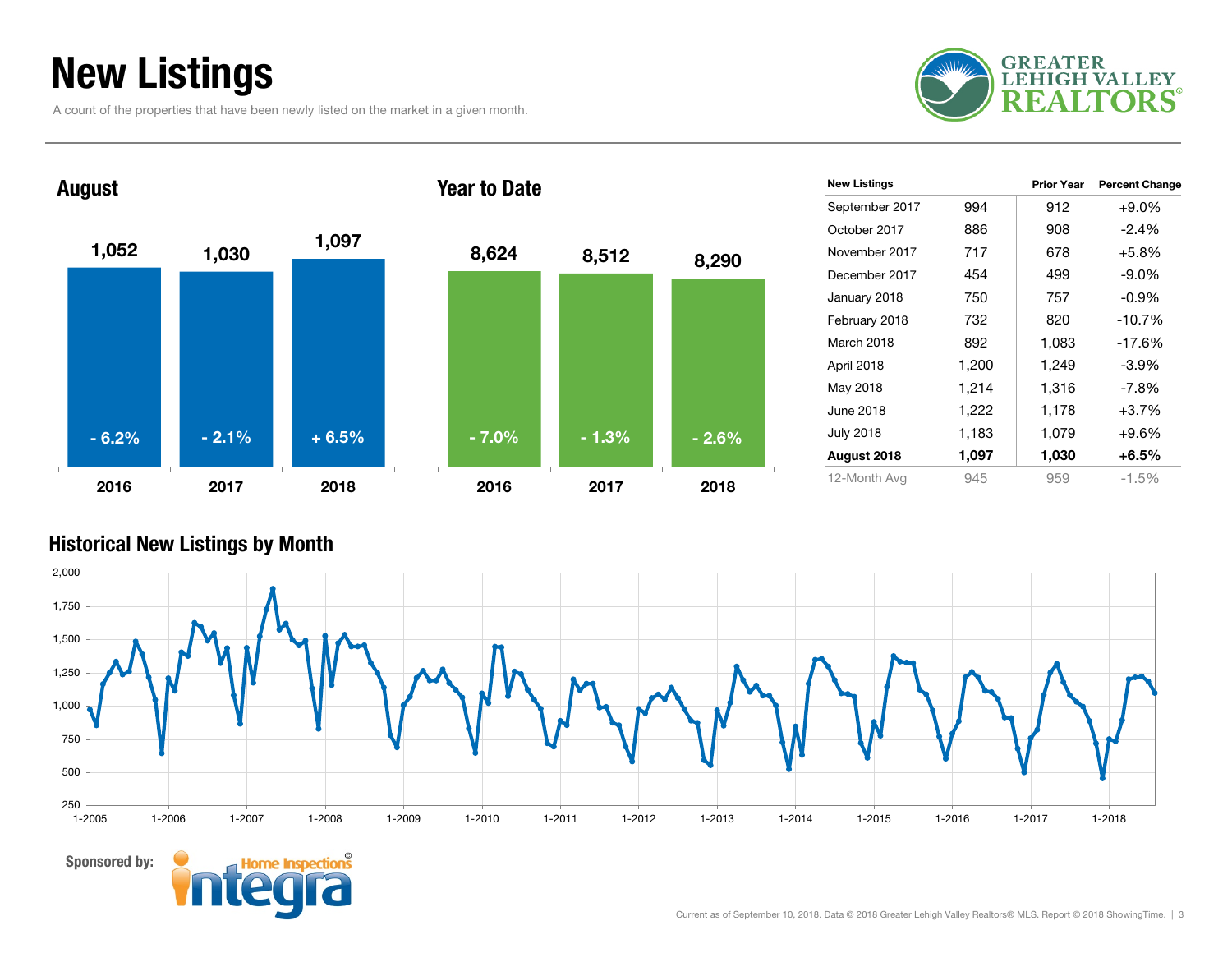### Pending Sales

A count of the properties on which offers have been accepted in a given month.





| <b>Pending Sales</b> |     | <b>Prior Year</b> | <b>Percent Change</b> |
|----------------------|-----|-------------------|-----------------------|
| September 2017       | 695 | 654               | $+6.3%$               |
| October 2017         | 704 | 618               | $+13.9%$              |
| November 2017        | 595 | 543               | $+9.6%$               |
| December 2017        | 423 | 427               | $-0.9%$               |
| January 2018         | 565 | 538               | $+5.0%$               |
| February 2018        | 609 | 638               | $-4.5%$               |
| March 2018           | 716 | 779               | $-8.1%$               |
| April 2018           | 854 | 871               | $-2.0\%$              |
| May 2018             | 898 | 903               | $-0.6%$               |
| June 2018            | 852 | 786               | $+8.4%$               |
| <b>July 2018</b>     | 850 | 778               | $+9.3%$               |
| August 2018          | 798 | 751               | $+6.3%$               |
| 12-Month Avg         | 713 | 691               | $+3.2%$               |

#### Historical Pending Sales by Month

Sponsored by:

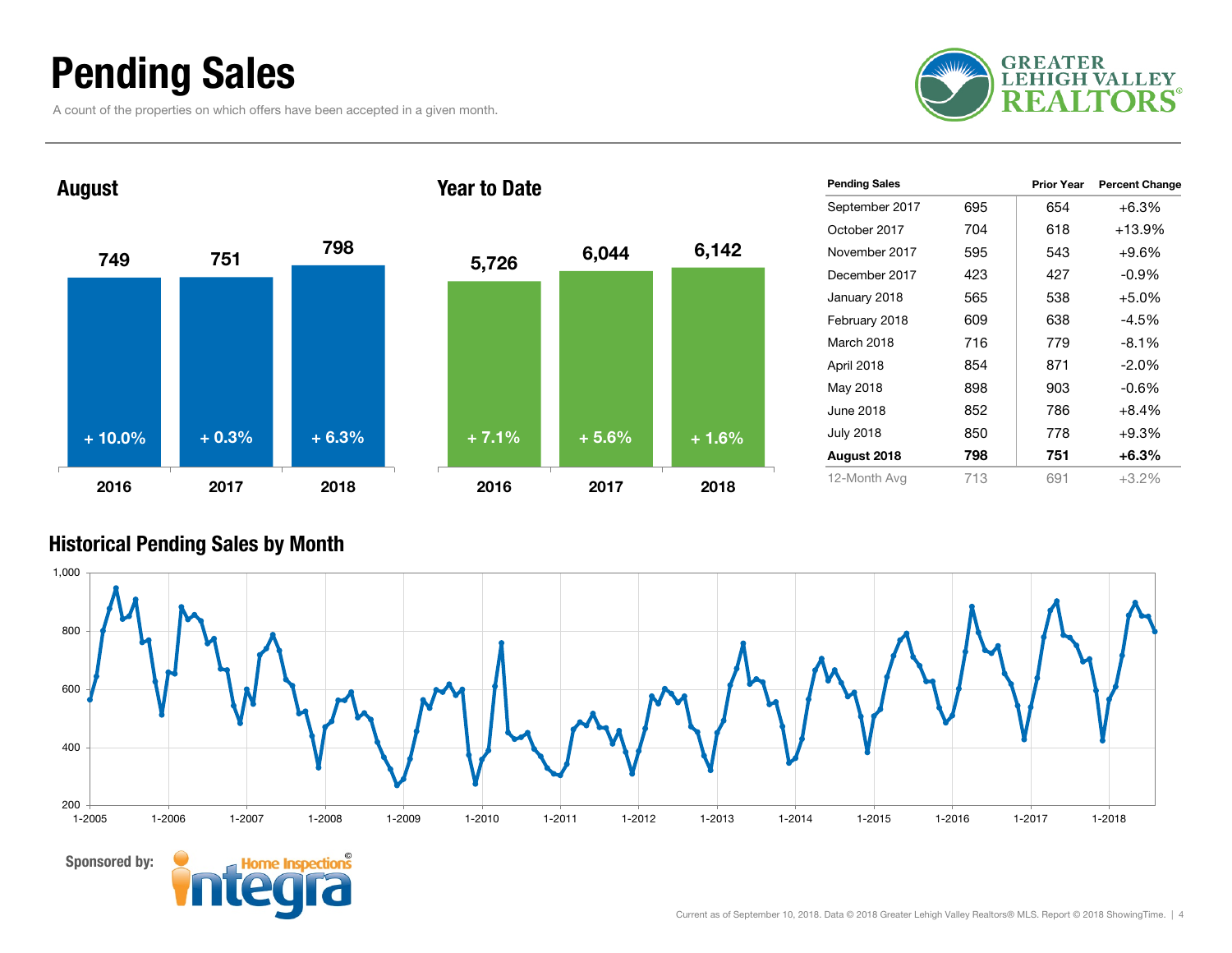### Closed Sales

A count of the actual sales that closed in a given month.





| <b>Closed Sales</b> |     | <b>Prior Year</b> | <b>Percent Change</b> |
|---------------------|-----|-------------------|-----------------------|
| September 2017      | 721 | 723               | $-0.3%$               |
| October 2017        | 708 | 714               | $-0.8\%$              |
| November 2017       | 692 | 614               | $+12.7%$              |
| December 2017       | 638 | 635               | $+0.5%$               |
| January 2018        | 469 | 431               | $+8.8%$               |
| February 2018       | 446 | 451               | $-1.1%$               |
| March 2018          | 620 | 646               | $-4.0\%$              |
| April 2018          | 612 | 661               | $-7.4\%$              |
| May 2018            | 794 | 836               | $-5.0\%$              |
| June 2018           | 883 | 961               | $-8.1\%$              |
| <b>July 2018</b>    | 853 | 787               | $+8.4%$               |
| August 2018         | 907 | 866               | $+4.7%$               |
| 12-Month Avg        | 695 | 694               | $+0.1\%$              |

#### Historical Closed Sales by Month

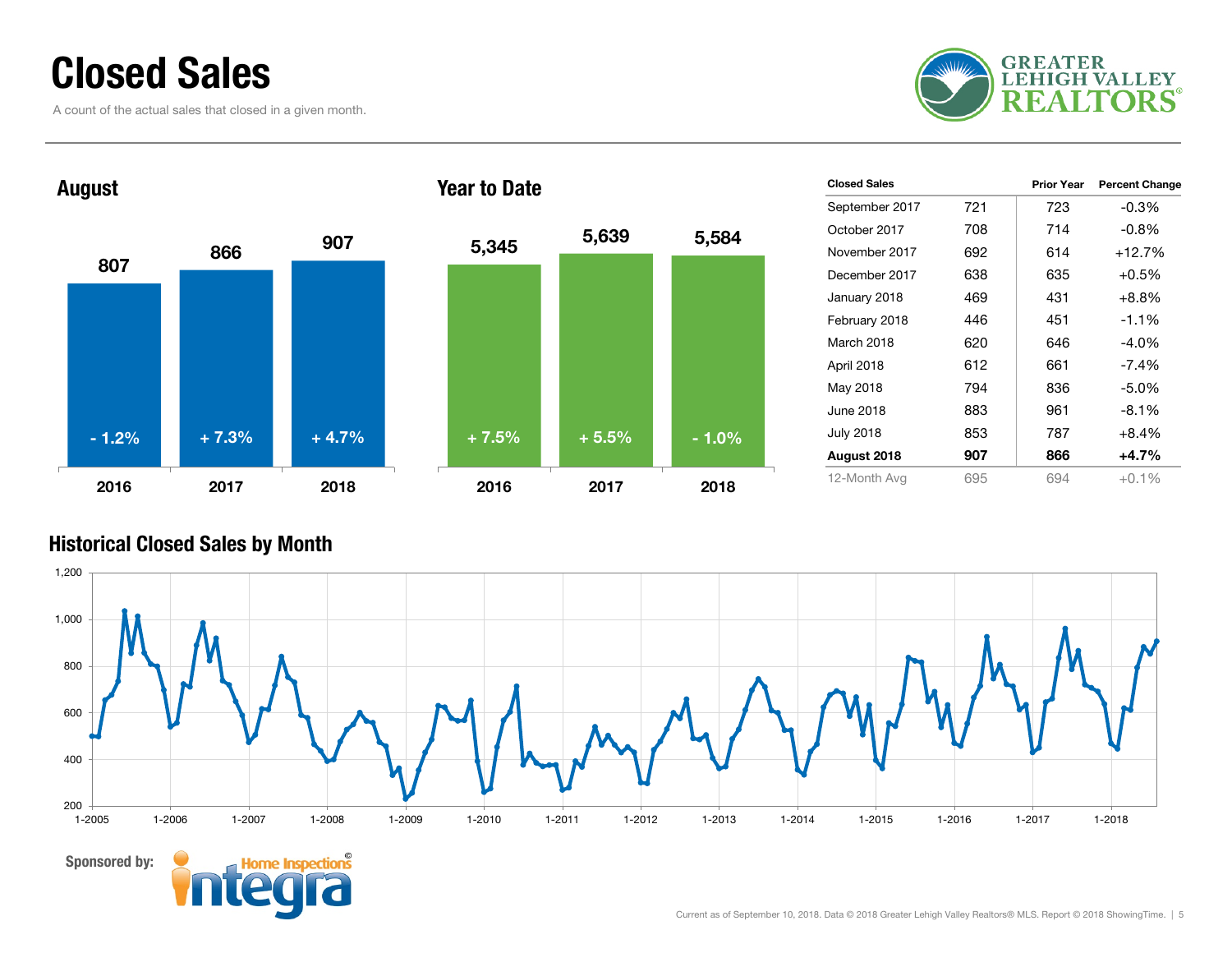### Days on Market Until Sale

Average number of days between when a property is listed and when an offer is accepted in a given month.





| Days on Market   |    | <b>Prior Year</b> | <b>Percent Change</b> |
|------------------|----|-------------------|-----------------------|
| September 2017   | 42 | 54                | $-22.2%$              |
| October 2017     | 44 | 55                | $-20.0\%$             |
| November 2017    | 43 | 57                | $-24.6%$              |
| December 2017    | 51 | 69                | $-26.1%$              |
| January 2018     | 47 | 60                | $-21.7%$              |
| February 2018    | 49 | 63                | $-22.2%$              |
| March 2018       | 53 | 68                | $-22.1%$              |
| April 2018       | 48 | 59                | $-18.6%$              |
| May 2018         | 41 | 49                | $-16.3%$              |
| June 2018        | 34 | 38                | $-10.5%$              |
| <b>July 2018</b> | 29 | 42                | $-31.0%$              |
| August 2018      | 30 | 38                | $-21.1%$              |
| 12-Month Avg*    | 41 | 53                | $-22.6%$              |

\* Average Days on Market of all properties from September 2017 through August 2018. This is not the average of the individual figures above.



#### Historical Days on Market Until Sale by Month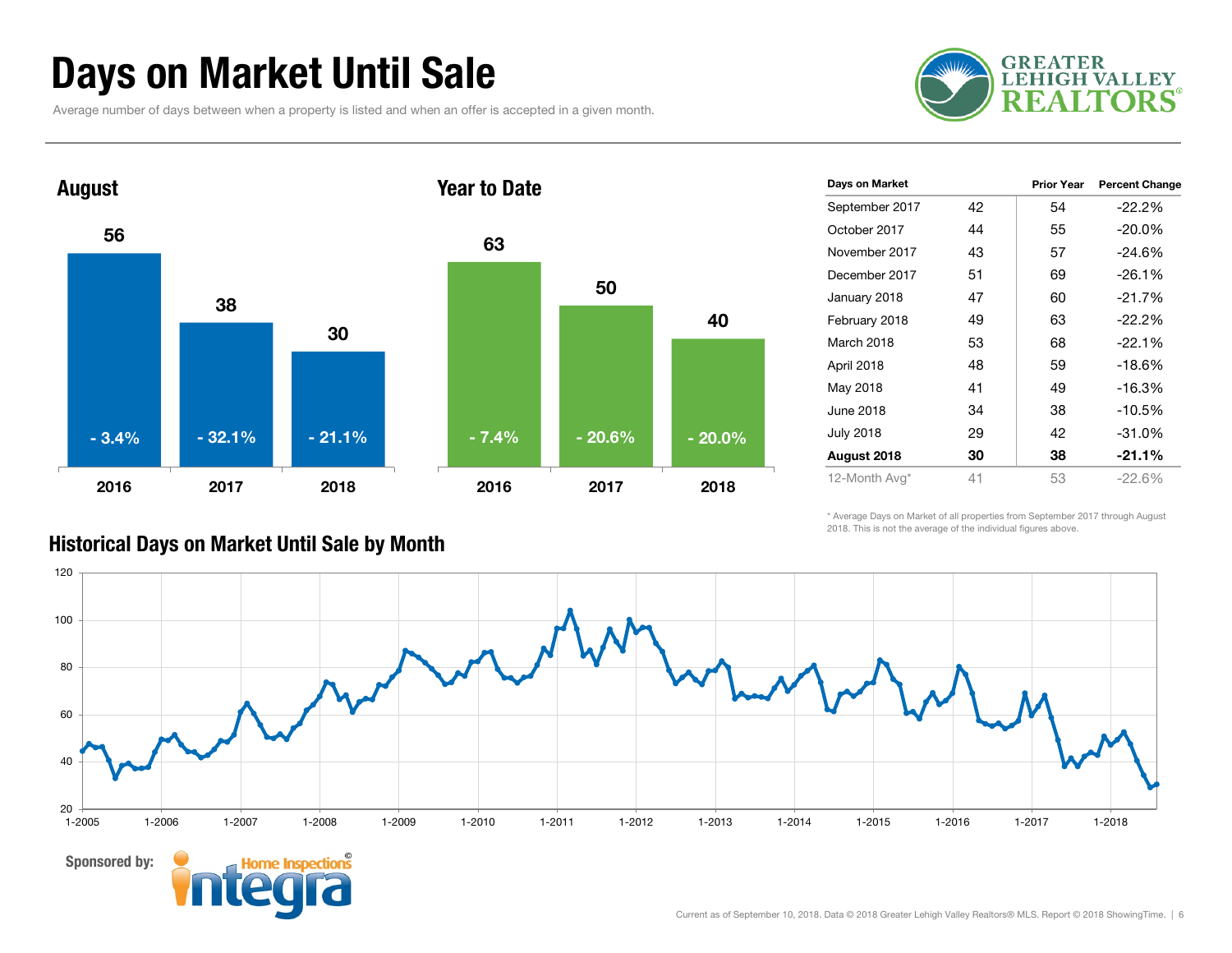### Median Sales Price

Point at which half of the sales sold for more and half sold for less, not accounting for seller concessions, in a given month.



#### August

Sponsored by:





| <b>Median Sales Price</b> |           | <b>Prior Year</b> | <b>Percent Change</b> |
|---------------------------|-----------|-------------------|-----------------------|
| September 2017            | \$188,500 | \$180,200         | $+4.6%$               |
| October 2017              | \$189,950 | \$173,000         | $+9.8\%$              |
| November 2017             | \$185,000 | \$175,000         | $+5.7%$               |
| December 2017             | \$183,750 | \$177,000         | $+3.8%$               |
| January 2018              | \$190,000 | \$169,000         | $+12.4%$              |
| February 2018             | \$174,450 | \$170,000         | $+2.6%$               |
| March 2018                | \$200,000 | \$170,000         | $+17.6%$              |
| April 2018                | \$192,500 | \$175,000         | $+10.0\%$             |
| May 2018                  | \$200,000 | \$183,105         | $+9.2%$               |
| June 2018                 | \$207,500 | \$199,900         | $+3.8\%$              |
| <b>July 2018</b>          | \$210,000 | \$189,900         | +10.6%                |
| August 2018               | \$213,000 | \$200,000         | +6.5%                 |
| 12-Month Med*             | \$195,050 | \$180,000         | $+8.4%$               |

\* Median Sales Price of all properties from September 2017 through August 2018. This is not the average of the individual figures above.



\$200,000

#### Historical Median Sales Price by Month

#### Current as of September 10, 2018. Data © 2018 Greater Lehigh Valley Realtors® MLS. Report © 2018 ShowingTime. | 7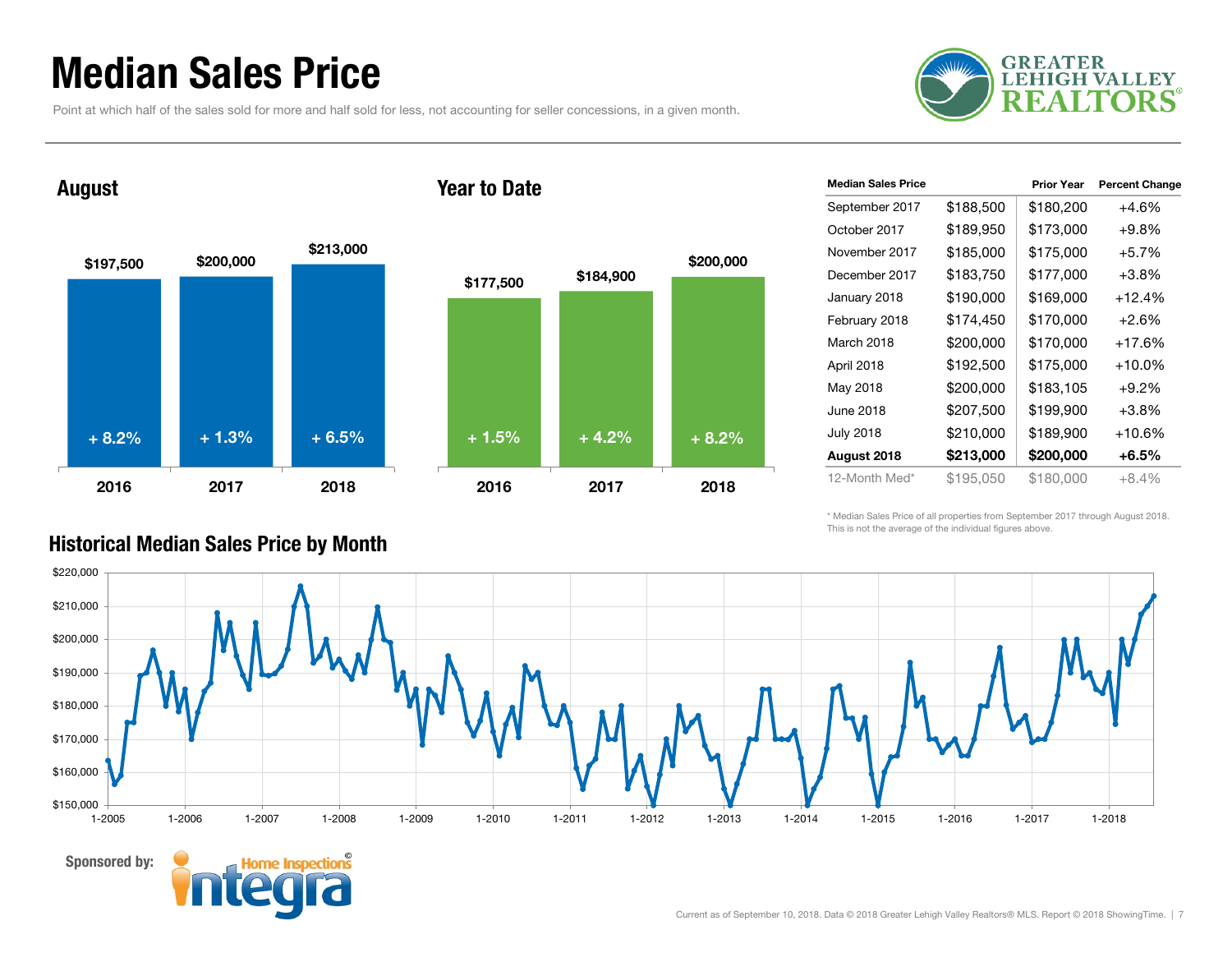### Average Sales Price

Average sales price for all closed sales, not accounting for seller concessions, in a given month.



\$228,350 \$224,720 \$240,046 2016 2017 2018 August





| Avg. Sales Price |           | <b>Prior Year</b> | <b>Percent Change</b> |
|------------------|-----------|-------------------|-----------------------|
| September 2017   | \$219,613 | \$215,420         | $+1.9%$               |
| October 2017     | \$215,708 | \$196,308         | $+9.9\%$              |
| November 2017    | \$217,464 | \$197,581         | $+10.1%$              |
| December 2017    | \$220,122 | \$202,879         | $+8.5\%$              |
| January 2018     | \$228,597 | \$194,421         | $+17.6%$              |
| February 2018    | \$210,347 | \$208,197         | $+1.0%$               |
| March 2018       | \$230,671 | \$196,949         | $+17.1%$              |
| April 2018       | \$220,799 | \$204,045         | $+8.2\%$              |
| May 2018         | \$223,485 | \$209,714         | +6.6%                 |
| June 2018        | \$238,402 | \$232,579         | $+2.5%$               |
| <b>July 2018</b> | \$233,719 | \$222,651         | $+5.0%$               |
| August 2018      | \$240,046 | \$224,720         | +6.8%                 |
| 12-Month Avg*    | \$226,078 | \$210,756         | $+7.3\%$              |

\* Avg. Sales Price of all properties from September 2017 through August 2018. This is not the average of the individual figures above.



#### Historical Average Sales Price by Month

Sponsored by: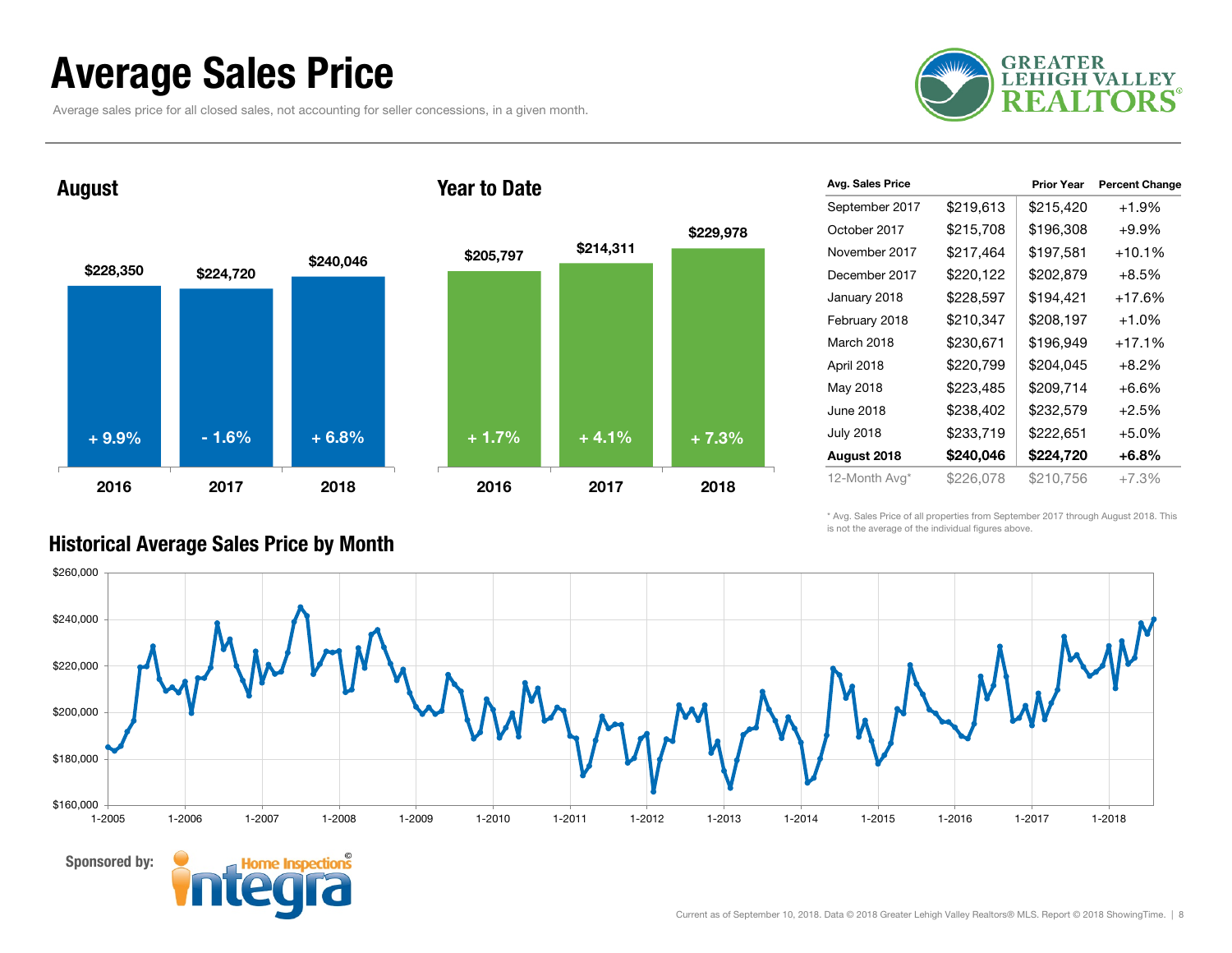### Percent of List Price Received

Percentage found when dividing a property's sales price by its most recent list price, then taking the average for all properties sold in a given month, not accounting for seller concessions.





| <b>Pct. of List Price Received</b> |       | <b>Prior Year</b> | <b>Percent Change</b> |
|------------------------------------|-------|-------------------|-----------------------|
| September 2017                     | 97.6% | 97.5%             | $+0.1%$               |
| October 2017                       | 97.8% | 96.8%             | $+1.0%$               |
| November 2017                      | 98.1% | 96.7%             | $+1.4%$               |
| December 2017                      | 97.5% | 97.2%             | $+0.3%$               |
| January 2018                       | 97.4% | 96.4%             | $+1.0%$               |
| February 2018                      | 97.6% | 97.3%             | $+0.3%$               |
| March 2018                         | 98.2% | 97.8%             | $+0.4%$               |
| April 2018                         | 98.1% | 97.8%             | $+0.3%$               |
| May 2018                           | 98.9% | 97.7%             | +1.2%                 |
| June 2018                          | 98.6% | 98.2%             | $+0.4%$               |
| <b>July 2018</b>                   | 98.6% | 98.3%             | $+0.3%$               |
| August 2018                        | 98.1% | 97.7%             | $+0.4%$               |
| 12-Month Avg*                      | 98.1% | 97.5%             | $+0.6%$               |

\* Average Pct. of List Price Received for all properties from September 2017 through August 2018. This is not the average of the individual figures above.



#### Sponsored by:



Historical Percent of List Price Received by Month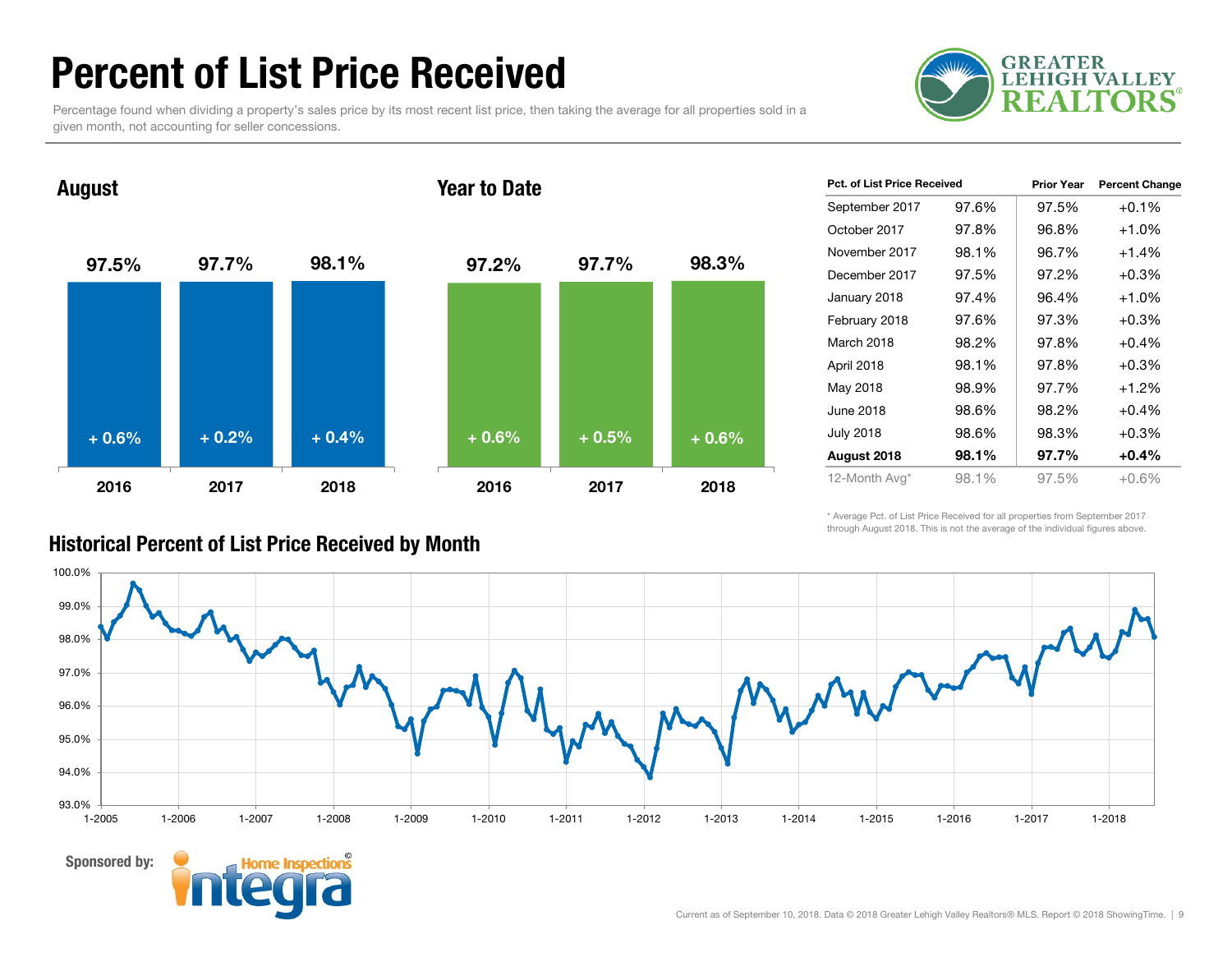## Housing Affordability Index

This index measures housing affordability for the region. For example, an index of 120 means the median household income is 120% of what is necessary to qualify for the median-priced home under prevailing interest rates. A higher number means greater affordability.





| <b>Affordability Index</b> |     | <b>Prior Year</b> | <b>Percent Change</b> |
|----------------------------|-----|-------------------|-----------------------|
| September 2017             | 177 | 189               | -6.3%                 |
| October 2017               | 172 | 199               | $-13.6%$              |
| November 2017              | 179 | 187               | -4.3%                 |
| December 2017              | 178 | 179               | -0.6%                 |
| January 2018               | 167 | 185               | -9.7%                 |
| February 2018              | 181 | 189               | $-4.2%$               |
| March 2018                 | 157 | 188               | $-16.5%$              |
| April 2018                 | 161 | 187               | $-13.9%$              |
| May 2018                   | 155 | 180               | $-13.9%$              |
| June 2018                  | 150 | 165               | $-9.1%$               |
| <b>July 2018</b>           | 148 | 174               | $-14.9%$              |
| August 2018                | 145 | 167               | $-13.2%$              |
| 12-Month Avg               | 164 | 164               | $0.0\%$               |

#### Historical Housing Affordability Index by Month

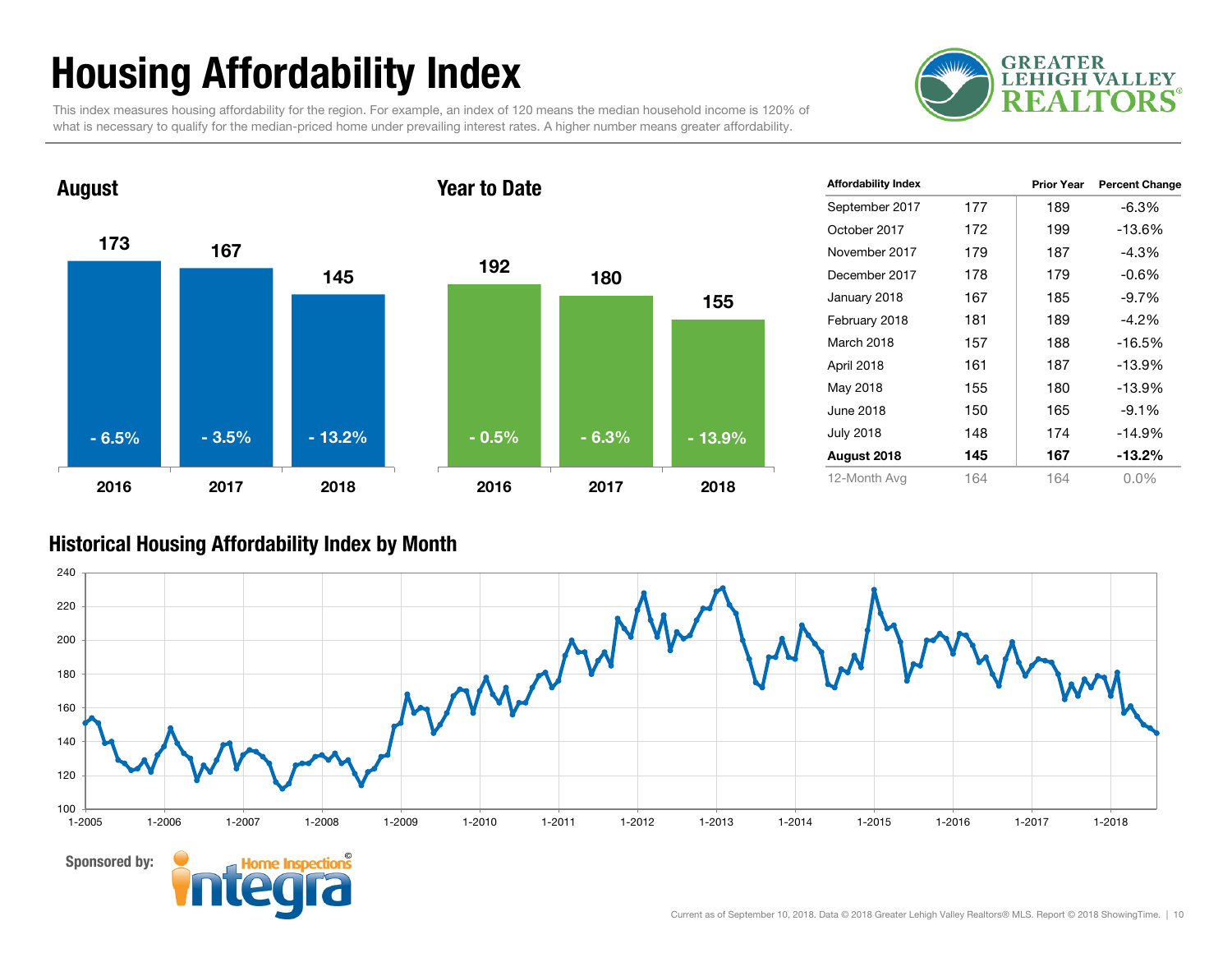### Inventory of Homes Available

The number of properties available for sale in active status at the end of a given month.





| Historical Inventory of Homes Available by Month |
|--------------------------------------------------|
|--------------------------------------------------|

| Inventory        |       | <b>Prior Year</b> | <b>Percent Change</b> |
|------------------|-------|-------------------|-----------------------|
| September 2017   | 2,410 | 2,980             | -19.1%                |
| October 2017     | 2,244 | 2,872             | -21.9%                |
| November 2017    | 2,089 | 2,638             | $-20.8%$              |
| December 2017    | 1,747 | 2,258             | -22.6%                |
| January 2018     | 1,685 | 2,165             | $-22.2\%$             |
| February 2018    | 1,622 | 2,154             | $-24.7%$              |
| March 2018       | 1,594 | 2,194             | $-27.3%$              |
| April 2018       | 1,715 | 2,321             | $-26.1%$              |
| May 2018         | 1,844 | 2,454             | $-24.9%$              |
| June 2018        | 1,971 | 2,526             | $-22.0\%$             |
| <b>July 2018</b> | 2,020 | 2,517             | -19.7%                |
| August 2018      | 2,035 | 2,454             | -17.1%                |
| 12-Month Avg*    | 1,915 | 2,461             | $-22.2%$              |
|                  |       |                   |                       |

\* Inventory for all properties from September 2017 through August 2018. This is not the average of the individual figures above.

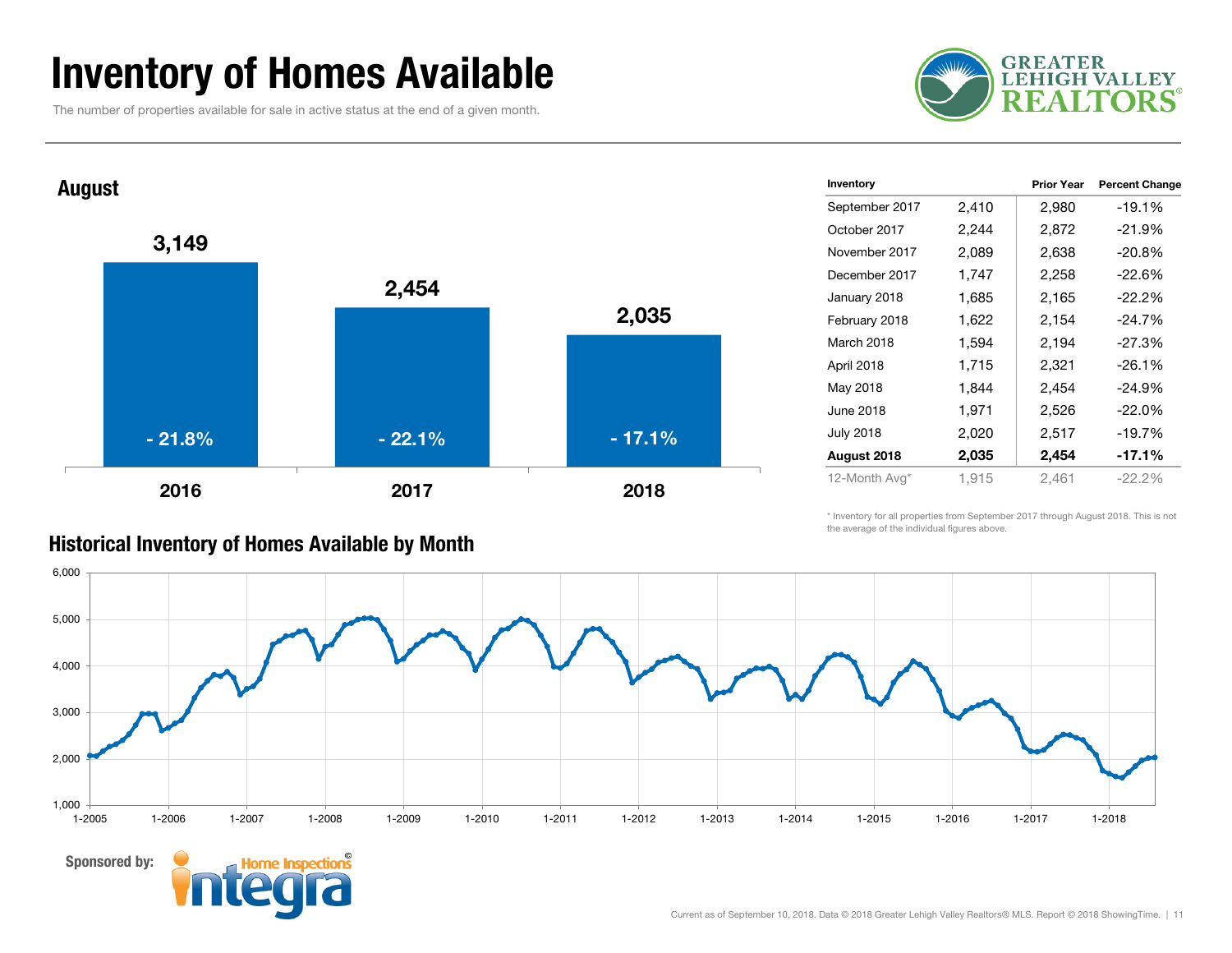### Months Supply of Inventory

The inventory of homes for sale at the end of a given month, divided by the average monthly pending sales from the last 12 months.





| <b>Months Supply</b> |     | <b>Prior Year</b> | <b>Percent Change</b> |
|----------------------|-----|-------------------|-----------------------|
| September 2017       | 3.5 | 4.5               | $-22.2\%$             |
| October 2017         | 3.2 | 4.3               | $-25.6%$              |
| November 2017        | 3.0 | 3.9               | $-23.1%$              |
| December 2017        | 2.5 | 3.4               | $-26.5%$              |
| January 2018         | 2.4 | 3.2               | $-25.0%$              |
| February 2018        | 2.3 | 3.2               | $-28.1%$              |
| March 2018           | 2.3 | 3.3               | -30.3%                |
| April 2018           | 2.5 | 3.5               | $-28.6%$              |
| May 2018             | 2.6 | 3.6               | $-27.8%$              |
| June 2018            | 2.8 | 3.7               | $-24.3%$              |
| <b>July 2018</b>     | 2.8 | 3.6               | $-22.2%$              |
| August 2018          | 2.9 | 3.6               | $-19.4%$              |
| 12-Month Avg*        | 2.7 | 3.6               | $-25.0%$              |
|                      |     |                   |                       |

\* Months Supply for all properties from September 2017 through August 2018. This is not the average of the individual figures above.



#### Historical Months Supply of Inventory by Month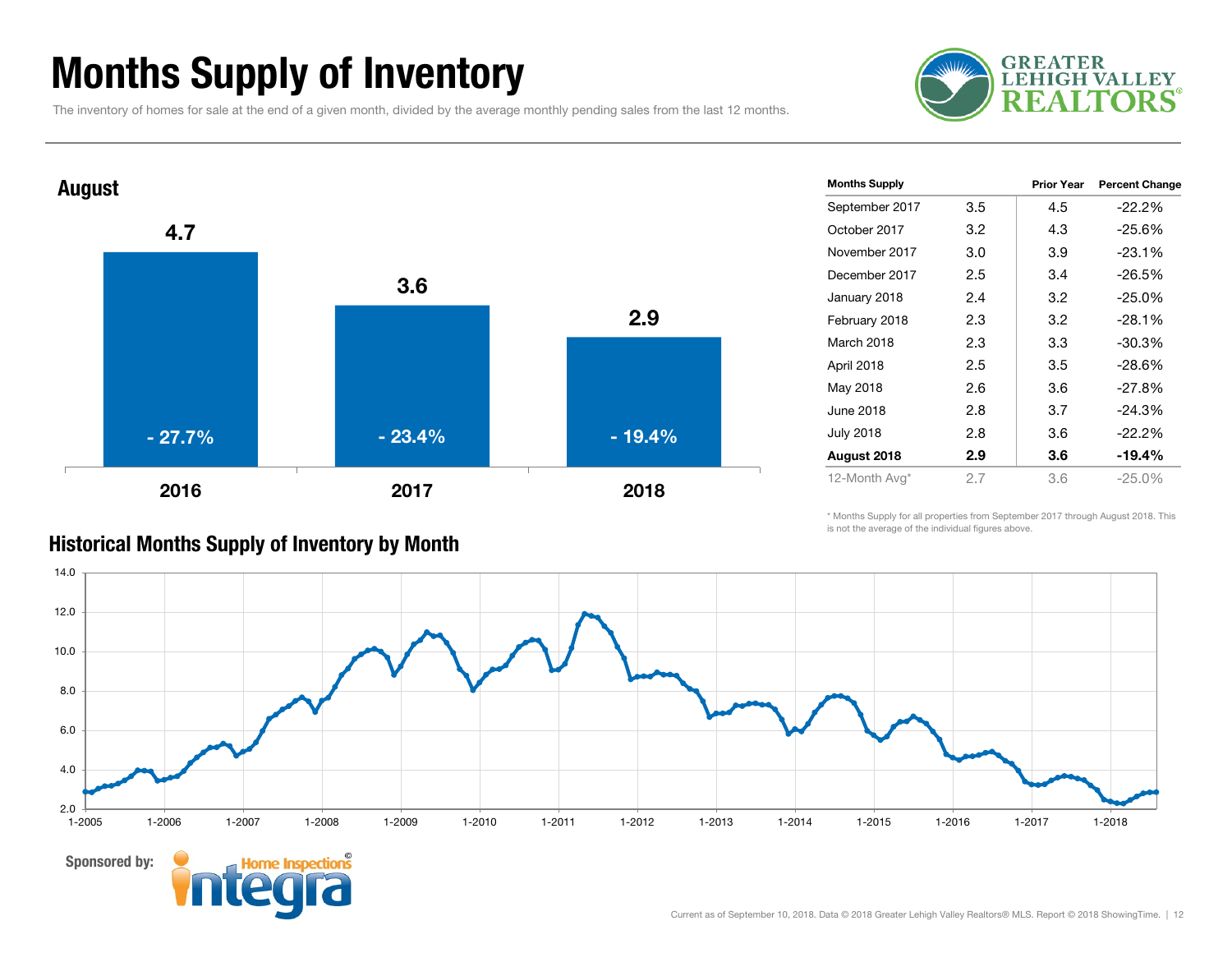### Activity by School District



New Listings, Closed Sales, and Average Sales Price are based on year-to-date (YTD) figures. Homes for Sale is based on monthly figures.

|                                                                 | <b>New Listings</b> |                 | <b>Pending Sales</b> |                 | <b>Closed Sales</b> |          |                 | <b>Avg. Sales Price</b> |          |                 | <b>Inventory</b> |           |        |                |          |
|-----------------------------------------------------------------|---------------------|-----------------|----------------------|-----------------|---------------------|----------|-----------------|-------------------------|----------|-----------------|------------------|-----------|--------|----------------|----------|
|                                                                 | <b>YTD 2017</b>     | <b>YTD 2018</b> | $+/-$                | <b>YTD 2017</b> | <b>YTD 2018</b>     | $+/-$    | <b>YTD 2017</b> | <b>YTD 2018</b>         | $+/-$    | <b>YTD 2017</b> | <b>YTD 2018</b>  | $+/-$     | 8-2017 | 8-2018         | $+/-$    |
| <b>Lehigh and Northampton</b><br><b>County School Districts</b> | 8,512               | 8,290           | $-2.6%$              | 6,044           | 6,142               | $+1.6%$  | 5,639           | 5,584                   | $-1.0%$  | \$214,311       | \$229,978        | $+7.3%$   | 2,454  | 2,035          | $-17.1%$ |
| Allentown                                                       | 1,100               | 1,095           | $-0.5%$              | 828             | 871                 | $+5.2%$  | 784             | 805                     | $+2.7%$  | \$117,557       | \$127,474        | $+8.4%$   | 309    | 231            | $-25.2%$ |
| Catasaugua                                                      | 111                 | 124             | $+11.7%$             | 87              | 90                  | $+3.4%$  | 84              | 84                      | 0.0%     | \$150,888       | \$160,819        | $+6.6%$   | 27     | 32             | $+18.5%$ |
| East Penn                                                       | 795                 | 783             | $-1.5%$              | 581             | 579                 | $-0.3%$  | 532             | 524                     | $-1.5%$  | \$248,853       | \$269,142        | $+8.2%$   | 190    | 176            | $-7.4%$  |
| Northern Lehigh                                                 | 193                 | 184             | $-4.7%$              | 126             | 129                 | $+2.4%$  | 120             | 123                     | $+2.5%$  | \$146,068       | \$162,801        | $+11.5%$  | 82     | 66             | $-19.5%$ |
| Northwestern Lehigh                                             | 137                 | 144             | $+5.1%$              | 86              | 100                 | $+16.3%$ | 83              | 87                      | $+4.8%$  | \$303,421       | \$269,250        | $-11.3%$  | 70     | 61             | $-12.9%$ |
| Parkland                                                        | 819                 | 804             | $-1.8%$              | 583             | 578                 | $-0.9%$  | 529             | 541                     | $+2.3%$  | \$272,561       | \$274,292        | $+0.6%$   | 223    | 183            | $-17.9%$ |
| Salisbury                                                       | 161                 | 163             | $+1.2%$              | 130             | 123                 | $-5.4%$  | 123             | 112                     | $-8.9%$  | \$230,560       | \$254,255        | $+10.3%$  | 42     | 41             | $-2.4%$  |
| Southern Lehigh                                                 | 380                 | 336             | $-11.6%$             | 260             | 245                 | $-5.8%$  | 255             | 236                     | $-7.5%$  | \$391,400       | \$430,791        | $+10.1%$  | 117    | 104            | $-11.1%$ |
| Whitehall                                                       | 389                 | 333             | $-14.4%$             | 277             | 270                 | $-2.5%$  | 264             | 239                     | $-9.5%$  | \$179,785       | \$191,498        | $+6.5%$   | 91     | 63             | $-30.8%$ |
| <b>Bangor Area</b>                                              | 321                 | 319             | $-0.6%$              | 206             | 195                 | $-5.3%$  | 192             | 166                     | $-13.5%$ | \$187,676       | \$191,241        | $+1.9%$   | 133    | 120            | $-9.8%$  |
| <b>Bethlehem</b>                                                | 1,490               | 1,516           | $+1.7%$              | 1,087           | 1,203               | $+10.7%$ | 984             | 1,064                   | $+8.1%$  | \$195,081       | \$218,989        | $+12.3%$  | 370    | 306            | $-17.3%$ |
| Easton                                                          | 961                 | 963             | $+0.2%$              | 654             | 691                 | $+5.7%$  | 625             | 616                     | $-1.4%$  | \$205,060       | \$223,574        | $+9.0%$   | 296    | 241            | $-18.6%$ |
| Nazareth                                                        | 468                 | 429             | $-8.3%$              | 324             | 277                 | $-14.5%$ | 302             | 262                     | $-13.2%$ | \$302,635       | \$308,872        | $+2.1%$   | 124    | 110            | $-11.3%$ |
| Northampton                                                     | 548                 | 466             | $-15.0%$             | 387             | 344                 | $-11.1%$ | 361             | 302                     | $-16.3%$ | \$198,960       | \$231,092        | $+16.1%$  | 162    | 127            | $-21.6%$ |
| Pen Argyl                                                       | 164                 | 151             | $-7.9%$              | 107             | 86                  | $-19.6%$ | 95              | 89                      | $-6.3%$  | \$175,465       | \$188,115        | $+7.2%$   | 56     | 47             | $-16.1%$ |
| Saucon Valley                                                   | 256                 | 262             | $+2.3%$              | 184             | 188                 | $+2.2%$  | 174             | 175                     | $+0.6%$  | \$282,209       | \$307,193        | $+8.9%$   | 80     | 63             | $-21.3%$ |
| Wilson                                                          | 219                 | 218             | $-0.5%$              | 137             | 173                 | $+26.3%$ | 132             | 159                     | $+20.5%$ | \$175,169       | \$223,519        | $+27.6%$  | 82     | 64             | $-22.0%$ |
| Carbon County*                                                  | 662                 | 838             | $+26.6%$             | 421             | 521                 | $+23.8%$ | 387             | 451                     | $+16.5%$ | \$128,531       | \$141,592        | $+10.2%$  | 354    | 368            | $+4.0%$  |
| Jim Thorpe                                                      | 245                 | 427             | $+74.3%$             | 144             | 244                 | $+69.4%$ | 126             | 187                     | $+48.4%$ | \$139,624       | \$156,117        | $+11.8%$  | 138    | 190            | $+37.7%$ |
| Lehighton                                                       | 181                 | 160             | $-11.6%$             | 118             | 117                 | $-0.8%$  | 111             | 104                     | $-6.3%$  | \$131,518       | \$146,068        | $+11.1%$  | 86     | 65             | $-24.4%$ |
| Palmerton                                                       | 146                 | 140             | $-4.1%$              | 105             | 102                 | $-2.9%$  | 98              | 97                      | $-1.0%$  | \$151,361       | \$155,474        | $+2.7%$   | 67     | 49             | $-26.9%$ |
| Panther Valley                                                  | 80                  | 90              | $+12.5%$             | 41              | 48                  | $+17.1%$ | 41              | 53                      | $+29.3%$ | \$43,481        | \$55,764         | $+28.2%$  | 56     | 51             | $-8.9%$  |
| Weatherly                                                       | $\overline{7}$      | 14              | +100.0%              | $\overline{7}$  | 8                   | $+14.3%$ | 6               | 6                       | 0.0%     | \$73,384        | \$180,983        | $+146.6%$ | 4      | $\overline{7}$ | $+75.0%$ |

\* Carbon County data includes listings in the Hazelton Area School District, which is not a school district in GLVR's footprint.



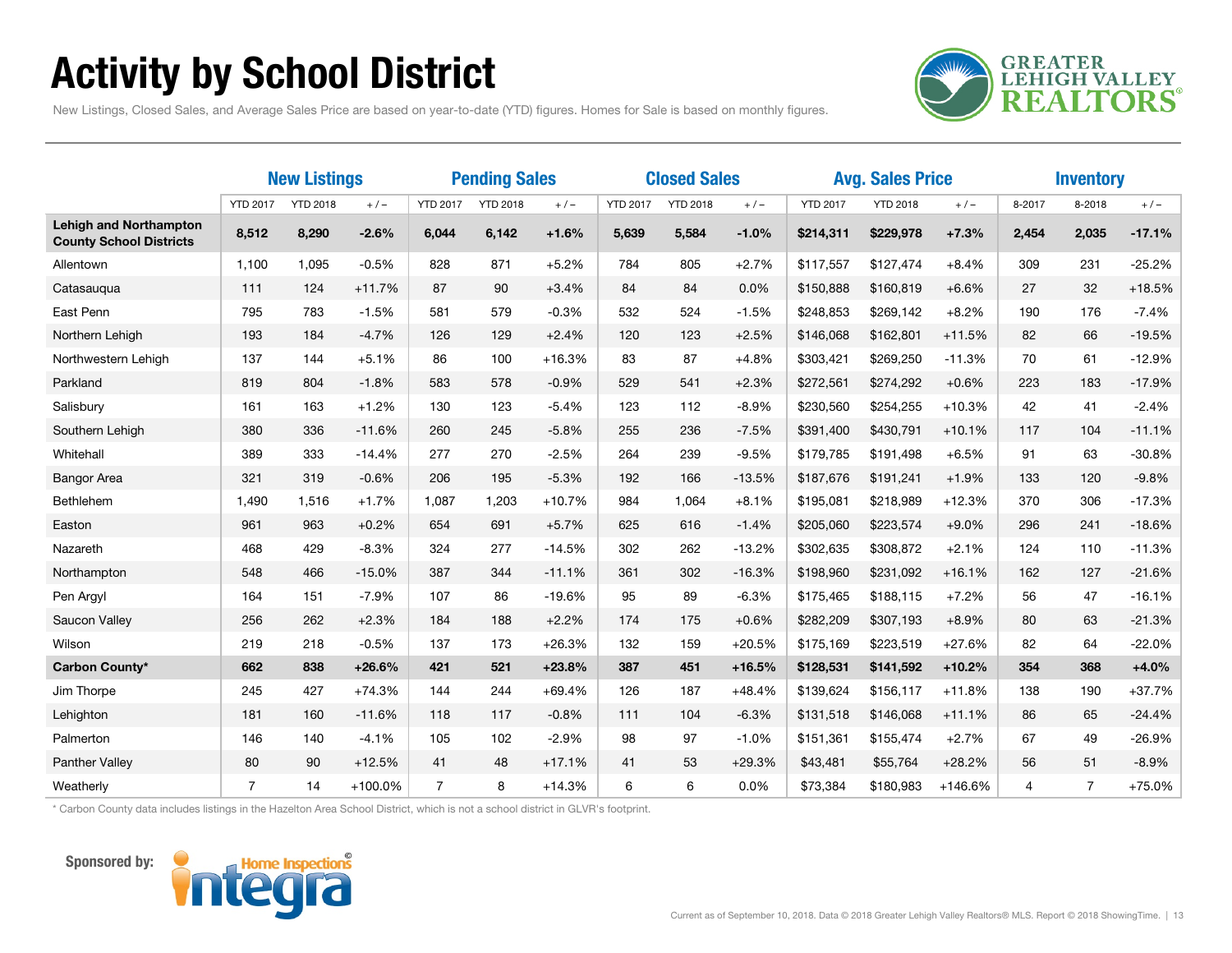### Lender-Mediated Activity



Metrics are based on year-to-date (YTD) figures. Lender-mediated properties are those marked as "Foreclosed," "REO," "Bank Owned," "Pre-Foreclosure" or "Short Sale." Residential activity only. The YTD data point represents all traditional and lender-mediated activity. Share is the market share of lender-mediated activity for each area.

|                                                                 |                | <b>Inventory</b> |       | <b>Closed Sales</b>      |                |       | <b>Median Sales Price (YTD)</b> |          |                          |           | <b>Avg. Sales Price (YTD)</b> |          |                 |           |
|-----------------------------------------------------------------|----------------|------------------|-------|--------------------------|----------------|-------|---------------------------------|----------|--------------------------|-----------|-------------------------------|----------|-----------------|-----------|
|                                                                 | 08-2018        | Lender-Mediated  | Share | YTD 2018 Lender-Mediated |                | Share | Traditional                     | $+/-$    | $+/-$<br>Lender-Mediated |           | Traditional<br>$+/-$          |          | Lender-Mediated | $+/-$     |
| <b>Lehigh and Northampton</b><br><b>County School Districts</b> | 2,035          | 40               | 2.0%  | 5,584                    | 208            | 3.7%  | \$205,000                       | $+8.5%$  | \$104,900                | $-3.3%$   | \$205,000                     | $-6.6%$  | \$137,802       | $+10.1%$  |
| Allentown                                                       | 231            | $\overline{7}$   | 3.0%  | 805                      | 40             | 5.0%  | \$124,900                       | $+5.2%$  | \$77,550                 | $+19.7%$  | \$129,693                     | $+7.0%$  | \$85,037        | $+11.6%$  |
| Catasaugua                                                      | 32             | 1                | 3.1%  | 84                       | $\overline{7}$ | 8.3%  | \$146,000                       | $-0.8%$  | \$105,000                | $+30.0%$  | \$166,446                     | $+8.1%$  | \$98,922        | $-3.4%$   |
| East Penn                                                       | 176            | 3                | 1.7%  | 524                      | 8              | 1.5%  | \$249,000                       | $+10.4%$ | \$175,000                | $+2.3%$   | \$270,068                     | $+7.5%$  | \$201,036       | $+9.0%$   |
| Northern Lehigh                                                 | 66             | $\mathbf{1}$     | 1.5%  | 123                      | 10             | 8.1%  | \$157,250                       | $+2.1%$  | \$79,000                 | $+29.6%$  | \$168,679                     | $+9.1%$  | \$96,963        | $+37.6%$  |
| Northwestern Lehigh                                             | 61             | 0                | 0.0%  | 87                       | 4              | 4.6%  | \$252,000                       | $-14.2%$ | \$192,725                | $+9.5%$   | \$271,965                     | $-11.8%$ | \$212,902       | $+22.6%$  |
| Parkland                                                        | 183            | $\overline{2}$   | 1.1%  | 541                      | 10             | 1.8%  | \$260,000                       | $+1.4%$  | \$168,500                | $+20.4%$  | \$275,678                     | $+0.1%$  | \$200,675       | $+29.9%$  |
| Salisbury                                                       | 41             | 3                | 7.3%  | 112                      | $\overline{c}$ | 1.8%  | \$217,500                       | $+11.0%$ | \$129,000                | $-14.7%$  | \$256,533                     | $+8.9%$  | \$129,000       | $-3.4%$   |
| Southern Lehigh                                                 | 104            | 0                | 0.0%  | 236                      | 4              | 1.7%  | \$379,645                       | $+6.0%$  | \$179,000                | $-12.9%$  | \$434,333                     | $+9.1%$  | \$225,375       | $+0.6%$   |
| Whitehall                                                       | 63             | 1                | 1.6%  | 239                      | 8              | 3.3%  | \$185,000                       | $+5.7%$  | \$135,400                | $+27.9%$  | \$192,951                     | $+4.3%$  | \$149,713       | $+45.6%$  |
| <b>Bangor Area</b>                                              | 120            | 1                | 0.8%  | 166                      | 10             | 6.0%  | \$169,450                       | $-3.2%$  | \$64,750                 | $-36.8%$  | \$198,286                     | $+3.6%$  | \$81,329        | $-38.3%$  |
| Bethlehem                                                       | 306            | 9                | 2.9%  | 1,064                    | 37             | 3.5%  | \$193,000                       | $+10.3%$ | \$113,402                | $-2.3%$   | \$221,804                     | $+11.2%$ | \$136,452       | $+10.2%$  |
| Easton                                                          | 241            | $\overline{4}$   | 1.7%  | 616                      | 28             | 4.5%  | \$222,250                       | $+14.0%$ | \$96,879                 | $-31.6%$  | \$228,427                     | $+9.3%$  | \$121,663       | $-16.4%$  |
| Nazareth                                                        | 110            | 0                | 0.0%  | 262                      | $\overline{7}$ | 2.7%  | \$283,605                       | $+3.1%$  | \$220,000                | $+72.8%$  | \$310,196                     | $+1.7%$  | \$260,614       | $+28.6%$  |
| Northampton                                                     | 127            | 5                | 3.9%  | 302                      | 14             | 4.6%  | \$227,500                       | $+13.8%$ | \$81,750                 | $-32.9%$  | \$237,262                     | $+16.7%$ | \$104,148       | $-19.4%$  |
| Pen Argyl                                                       | 47             | 3                | 6.4%  | 89                       | 5              | 5.6%  | \$159,950                       | $-8.3%$  | \$150,000                | $+114.3%$ | \$187,201                     | $+3.6%$  | \$203,480       | $+154.4%$ |
| Saucon Valley                                                   | 63             | $\mathbf{0}$     | 0.0%  | 175                      | $\overline{4}$ | 2.3%  | \$229,900                       | $+12.1%$ | \$447,450                | +306.8%   | \$303,137                     | $+3.9%$  | \$480,600       | $+246.1%$ |
| Wilson                                                          | 64             | 0                | 0.0%  | 159                      | 10             | 6.3%  | \$155,000                       | $+11.5%$ | \$67,000                 | $-31.3%$  | \$229,492                     | $+29.9%$ | \$134,522       | $-13.2%$  |
| Carbon County*                                                  | 368            | 12               | 3.3%  | 451                      | 35             | 7.8%  | \$138,500                       | $+3.4%$  | \$50,700                 | $-7.8%$   | \$147,332                     | $+4.3%$  | \$73,859        | $+11.7%$  |
| Jim Thorpe                                                      | 190            | $\overline{7}$   | 3.7%  | 187                      | 10             | 5.3%  | \$150,000                       | $+6.4%$  | \$73,437                 | $-2.3%$   | \$160,265                     | $+2.3%$  | \$83,117        | $+22.4%$  |
| Lehighton                                                       | 65             | $\overline{2}$   | 3.1%  | 104                      | 8              | 7.7%  | \$138,950                       | $+5.3%$  | \$83,750                 | $+44.4%$  | \$149,011                     | $+5.1%$  | \$110,753       | $+34.1%$  |
| Palmerton                                                       | 49             | $\overline{c}$   | 4.1%  | 97                       | 5              | 5.2%  | \$143,875                       | $-1.5%$  | \$79,000                 | $+21.5%$  | \$158,461                     | $-0.0%$  | \$100,524       | $+24.8%$  |
| Panther Valley                                                  | 51             | 1                | 2.0%  | 53                       | 10             | 18.9% | \$54,000                        | $+27.8%$ | \$23,550                 | $+47.2%$  | \$62,372                      | $+29.2%$ | \$28,670        | $+4.3%$   |
| Weatherly                                                       | $\overline{7}$ | 0                | 0.0%  | 6                        | 0              | 0.0%  | \$141,000                       | $+27.5%$ | \$0                      | $-100.0%$ | \$180,983                     | $+56.4%$ | \$0             | $-100.0%$ |

\* Carbon County data includes listings in the Hazelton Area School District, which is not a school district in GLVR's footprint.